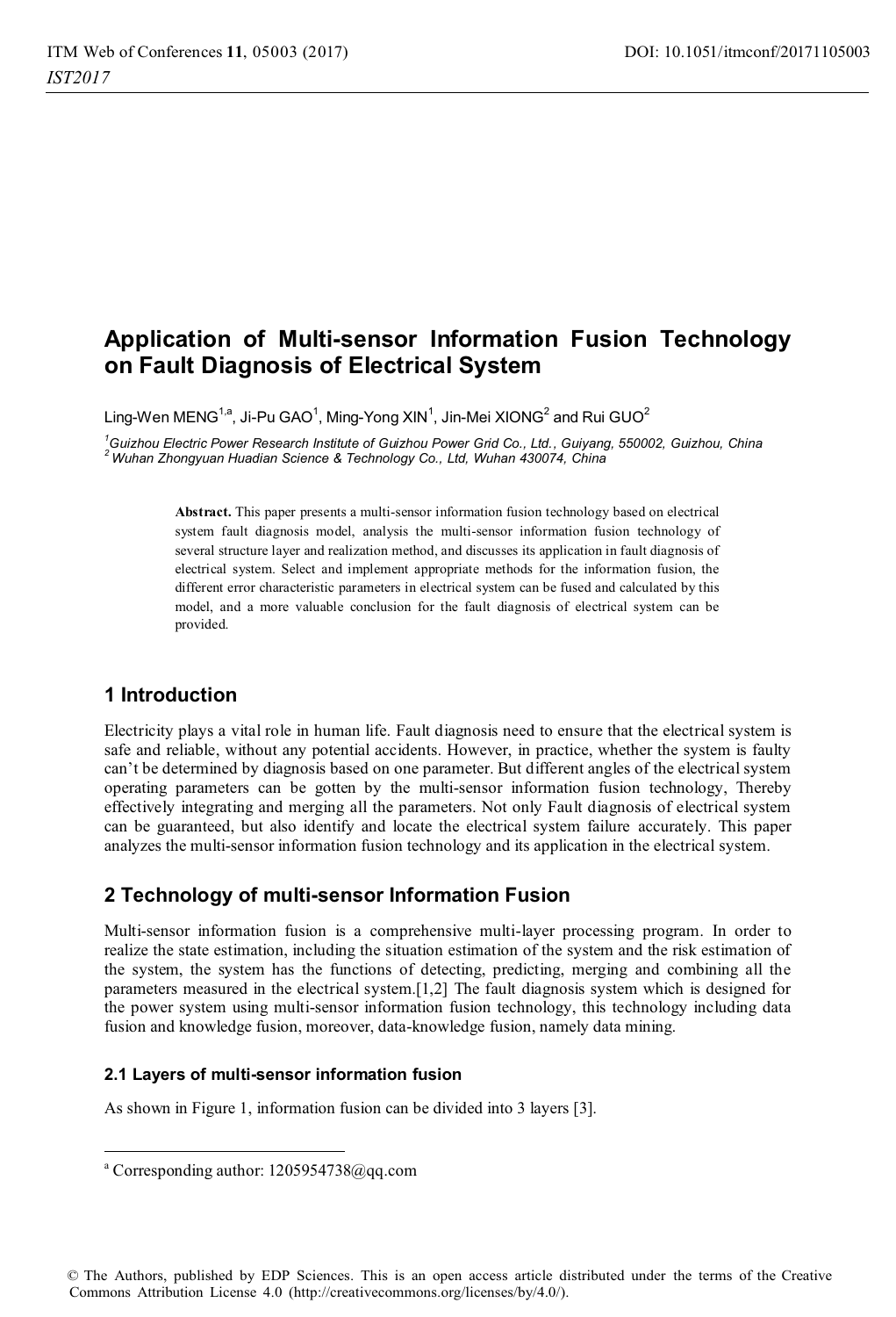

**Figure 1.** Caption of the Figure 1. Below the figure.

• Detection Layer: Primarily responsible for the fusion of the original information measured by the same type of sensor before preprocessing. So in the shortest time, the system operating conditions can be intuitively and sensitively detect the information. At the same time all the information is entered into the database for data mining. This is the prerequisite for fault diagnosis.

• Feature layer: Mainly responsible for the integration of the original information and related theoretical knowledge measured various sensors. In this way, it can accurately identify and locate faults in the electrical system. Thus, to ensure that when the system fails, the staff can know the cause of the malfunction in the shortest time. [4, 5]

• Decision layer: This is the highest layer in the system. System fuse all the information and related theoretical knowledge which is measured by different kinds of sensors, in order to achieve including fault isolation, redundant control for specific methods and techniques of fault diagnosis. And if the final countermeasure is feasible, the experience of such fault will be entered into the database for use at a certain time.

#### **2.2 Methods of multi-sensor information fusion**

In the variety of sensor information fusion methods, such as Bayesian theory, Damper Shafer (D-S) theory, neural network technology and some estimation theory and so on, as a modification theory of Bayes' theorem, D-S theory has more extensive application in multi-sensor information fusion technology. The method is able to display the determined probabilities and the uncertain probabilities of the information, and eliminates the simple assumptions about the unknown probabilities.

The evidence is set into mutually independent parts by the basic way of D-S theory. Every evidence part has a belief function which means probability distribution function to the related theoretical diagnosis. The total belief degree of comprehensive evidence based on related theoretical knowledge is obtained by fusion based on different clues and diagnosis of related theoretical knowledge.[6-8] Figure 2 shows the course of reasoning of D-S theory.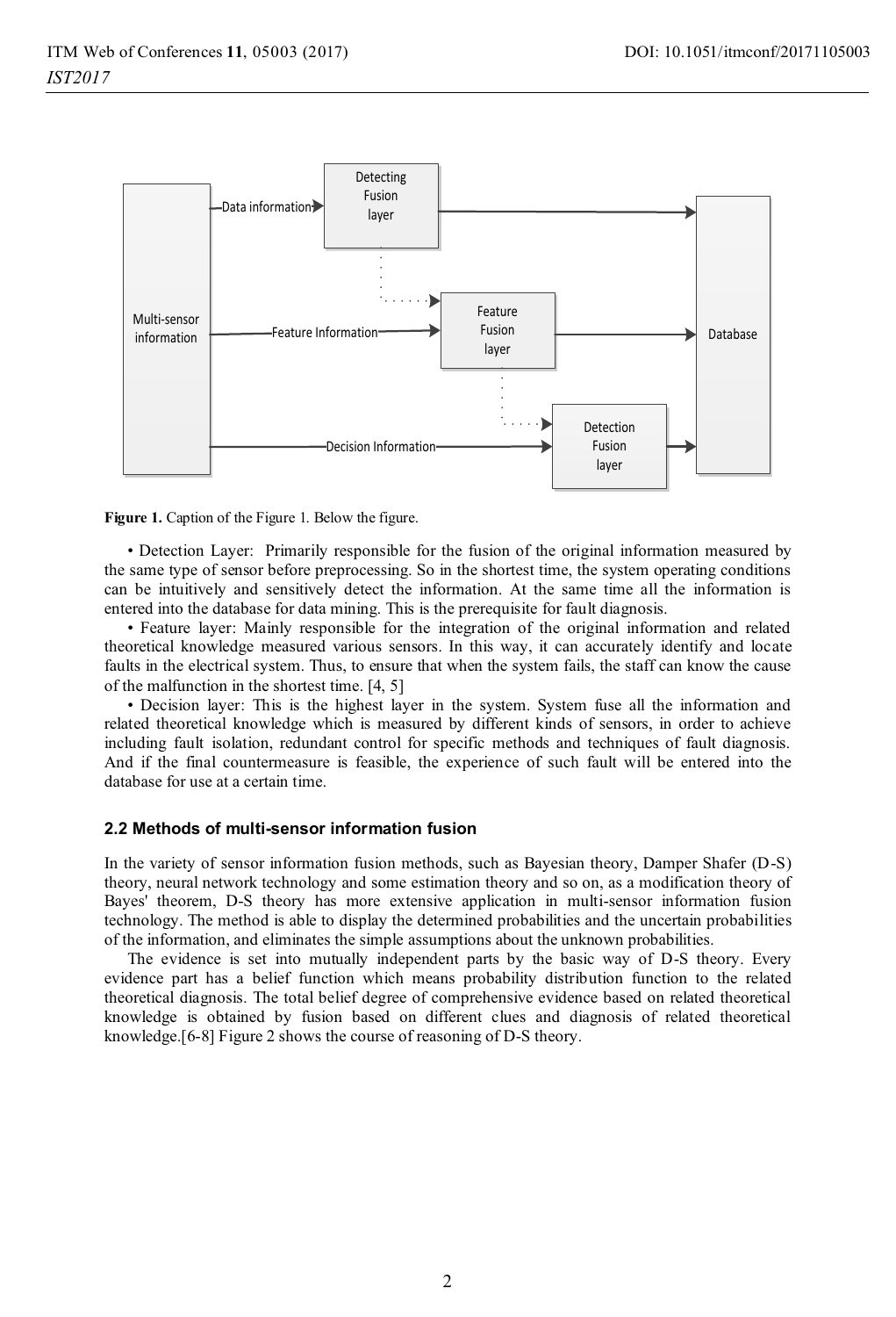

**Figure 2.** Schematic diagram of the course of reasoning of D-S theory

# **3 Application of multi-sensor information fusion technology on fault diagnosis of hydraulic system**

#### **3.1 Structure and principle of the fault diagnosis system**

The electrical system common failure consist of include leakage, wire wear, corrosion, equipment fatigue and so on. The electrical system based on multi-sensor information fusion technology should monitor parameters which include power system voltage, current flow, equipment temperature, oil spills and so on. Detection and diagnosis system mainly includes two functional modules: data acquisition module and central process module. The data acquisition module includes sensors, signal conditioning circuits, A / D converters and bus interfaces, which are installed in each important part to collect and transmit each status signal of the power system. Central processing module Implement data analysis, fault diagnosis, integration and give response methods and other functions. It is mainly composed of CPU and computer software. The fault data of the electrical system is stored in the database[9].

Figure 3 shows the block diagram of the model of fault diagnosis system. Figure 4 shows the flow chart of the diagnostic program.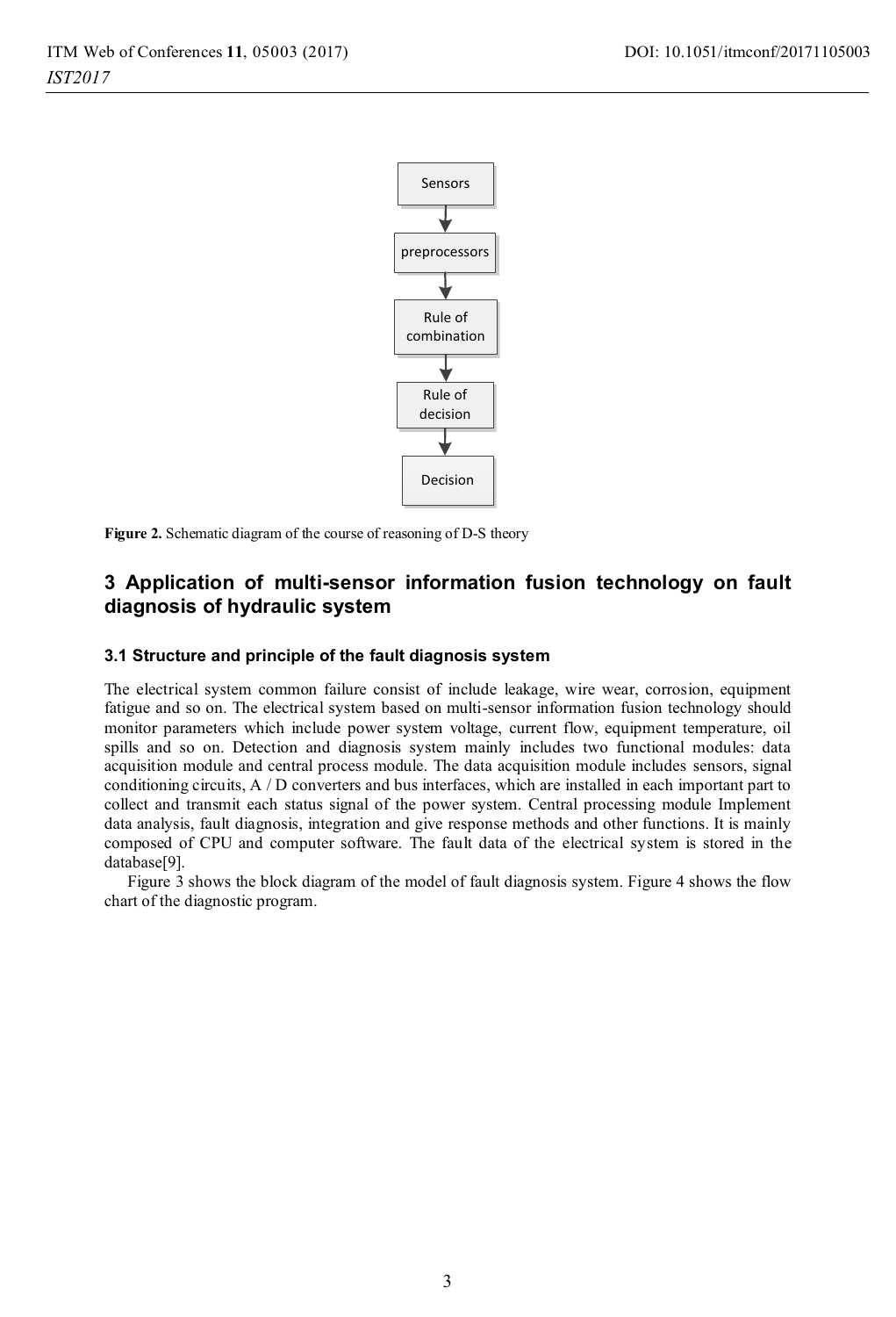

**Figure 3.** Block diagram of the model of fault diagnosis

#### **3.2 Characteristics of the fault diagnosis system**

• The system can monitor all the operating parameters at any time, including voltage, current, temperature, oil leakage.

• All operational parameters measured by the sensor are fused by the D-S theory .Not only can successfully achieve state recognition, but also for some typical failure to make a diagnosis and security protection.

#### **3.3 Key technology of the fault diagnosis system**

• Getting accurate signals id very important. It is critical to select the type of sensor reasonably and preprocess all available signals.

• The method of selecting and realizing information fusion is the guarantee of fault diagnosis. The D-S theory approach may not achieve the desired results under certain conditions, thus affecting the stability of the system. So neural network technology may be a better choice.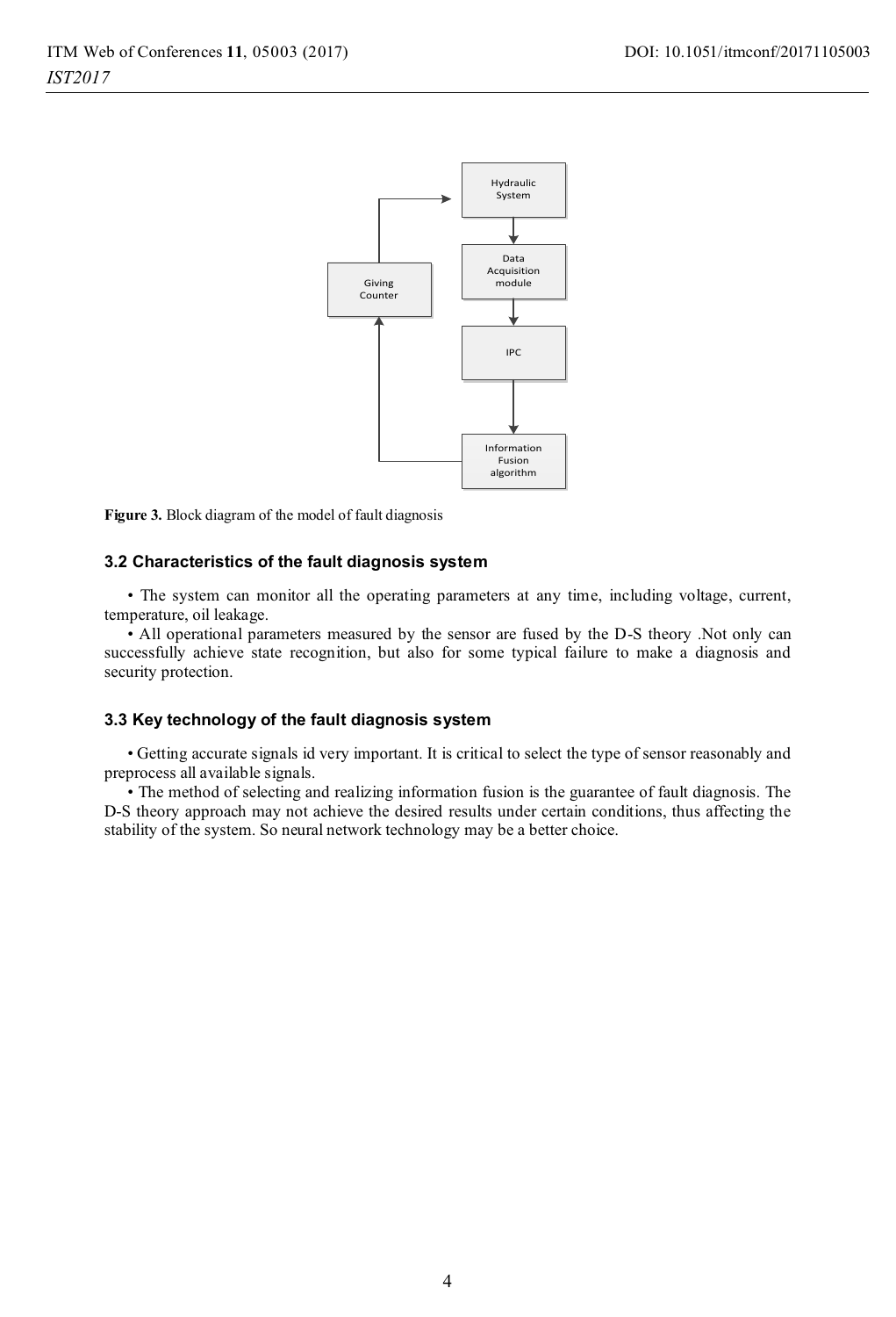

**Figure 4.** Flow chart of the diagnostic program

### **Conclusions**

This paper presents a fault diagnosis system based on multi-sensor information fusion technology. The system realizes the status alarm and diagnosis of the electrical system. By making full use of a plurality of signals that can be measured from the power system, information fusion is realized, and the system is diagnosed in time. This can improve the efficiency and safety of the power system. This fault diagnosis system model based on electrical system described in this paper is a generalized model. In practice, for different power systems, fault diagnosis system monitoring parameters and the actual structure is different.

### **References**

- 1. Jun Han, Jianzhong Zhang, Ming Cheng. Fault diagnosis of wind turbine based on multi- sensors information fusion technology, *IET renewable power generation. 8(3)* (2014)
- 2. Fengyong Lang,Xiaogang Li . Multi-Sensors Information Fusion Based on Momentis Method and Euclid Distance, *International Conference on Manufacturing Science and Technology*. (2011)
- 3. Fengyong Lang,Xiaogang Li. Multi-Sensors Information Fusion Based on Momentis Method and Euclid Distance. *International Conference on Manufacturing Science and Technology (ICMST)* (2012)
- 4. Halld L. Mathematical technique in multi-sensor data fusion Artech House 15–21 (2000)
- 5. H F. Durrant Whyte Sensor models and multi-sensor integration. *The Int. J. of Robotics Research*  **7**(6) 87–92(2011)
- 6. Mourad O. Some notes on fusion of uncertainty information. *Int. J. of Intelligent Systems* **19**(6) 457–471(2012)
- 7. Richard T. Principles of effective multisensor data fusion, *Military Technology* **27**(5) 29– 37.(2013)